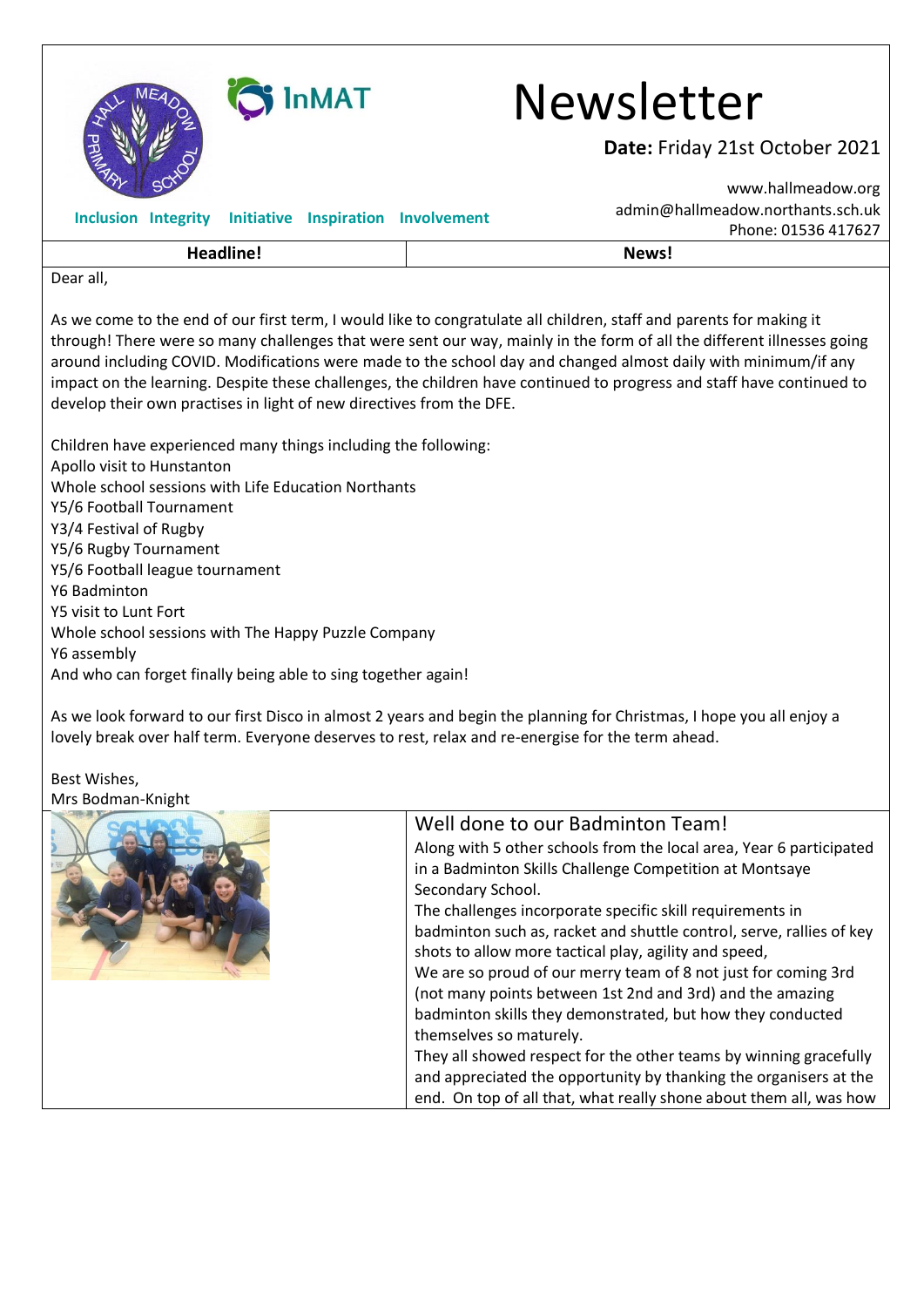|                             | they stayed positive and kindly encouraged everyone in their team<br>especially when faced with a challenge that was more difficult for<br>some.                                                                                                                                                                                                                                                                                                                                                                                                                                                                                                |
|-----------------------------|-------------------------------------------------------------------------------------------------------------------------------------------------------------------------------------------------------------------------------------------------------------------------------------------------------------------------------------------------------------------------------------------------------------------------------------------------------------------------------------------------------------------------------------------------------------------------------------------------------------------------------------------------|
|                             | This term we say farewell to Miss Hargrave after 5 years with<br>Hall Meadow. She will be missed by staff and children but we<br>know she is going to be excellent in her new role with NNC<br>admissions.                                                                                                                                                                                                                                                                                                                                                                                                                                      |
|                             | On 1 <sup>st</sup> November we will be welcoming Miss Costello to the<br>office. Miss Costello brings a wealth of office skills to the<br>school and we are confident she will learn our school systems<br>quickly.<br>Please be patient over the first few days while she settles in.                                                                                                                                                                                                                                                                                                                                                          |
|                             | On Tuesday everyone enjoyed a session with Karen from<br>the Happy Puzzle Company.<br>The Brain Blaster session involved the children working in teams,<br>using audio-visual mind trickery, bizarre maths, 3D team<br>challenges, blindfolded fishing and Big Ben's chimes all in the<br>school hall!<br>The theories are based on Art L Costa's 'Habits of Mind' - a series<br>of life skills which every person needs in order to confront and<br>overcome problems and challenges and operate effectively in<br>society.<br>The children really enjoyed the activities and demonstrated<br>resilience, team skills and great communication. |
|                             | The next PACT meeting is on Tuesday 2 <sup>nd</sup> November.<br>7:30pm in the school hall.<br>All welcome to attend.<br>Agenda:<br>Funds raised so far<br>Christmas Fayre<br><b>Christmas Events</b>                                                                                                                                                                                                                                                                                                                                                                                                                                           |
| <b>Zeus Class Assembly!</b> | Zeus class assembly took place on Wednesday - it<br>was wonderful for the children to read, show and<br>demonstrate their learning to all. The highlights<br>included the letters to the new education minister,<br>collages and the wonderful rendition of 'Happy' on<br>the recorders!<br>Well done, Zeus class!                                                                                                                                                                                                                                                                                                                              |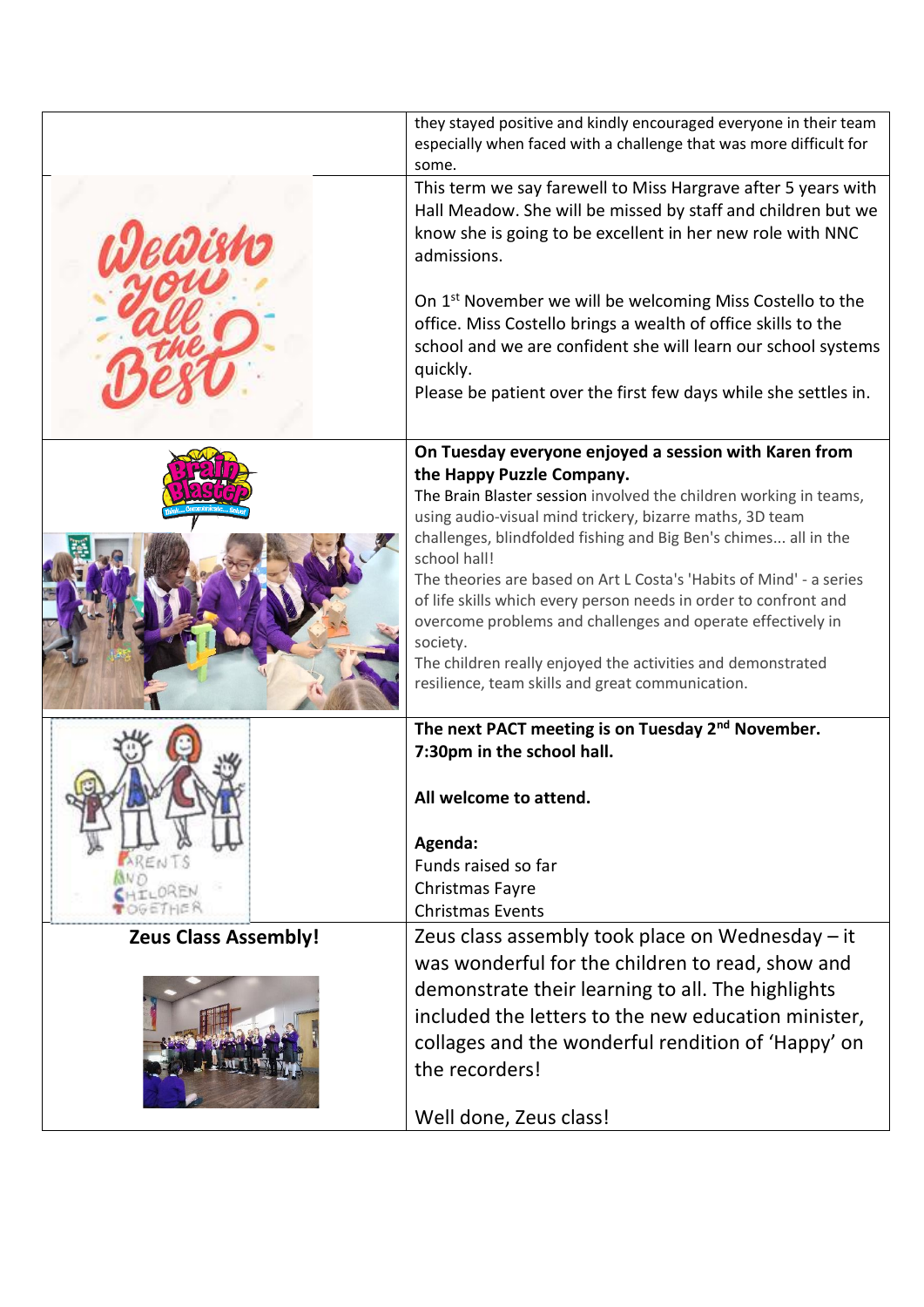

**Ares class had an incredible start to the week by visiting Lunt Fort to gain a true understanding of Roman Britain! We learnt so much from our visit, from the horrors that face attackers of the fort, the armour they wore and how to become Roman soldiers, just to name a few!** 

HMAthena @HMAthena6 - Oct 18



**Whole school** - @primary\_hall **Iris** - @HMIris2 **Demeter** - @DemeterHm **Apollo** - @HmApollo **Poseidon** - @HmPoseidon **Athena** - @HMAthena6 **Ares** - @HMAres2 **Zeus** - @hm\_zeus



**2021-22 Term 2**  Monday 1<sup>st</sup> November Friday 17th December

> **Term 3**  Tuesday 4th January – Training Day Wednesday  $5<sup>th</sup>$  January – School open to all pupils Friday  $11<sup>th</sup>$  February – End of term **Term 4** Monday  $21^{st}$  February – Training day Tuesday  $22^{nd}$  February – School open to all pupils Friday 1st April – End of term

**Term 5** Tuesday  $19<sup>th</sup>$  April – School open to all pupils Friday  $27<sup>th</sup>$  May – End of term

**Term 6**  Monday  $6<sup>th</sup>$  June – Training Day Tuesday 7th June – School open to all pupils